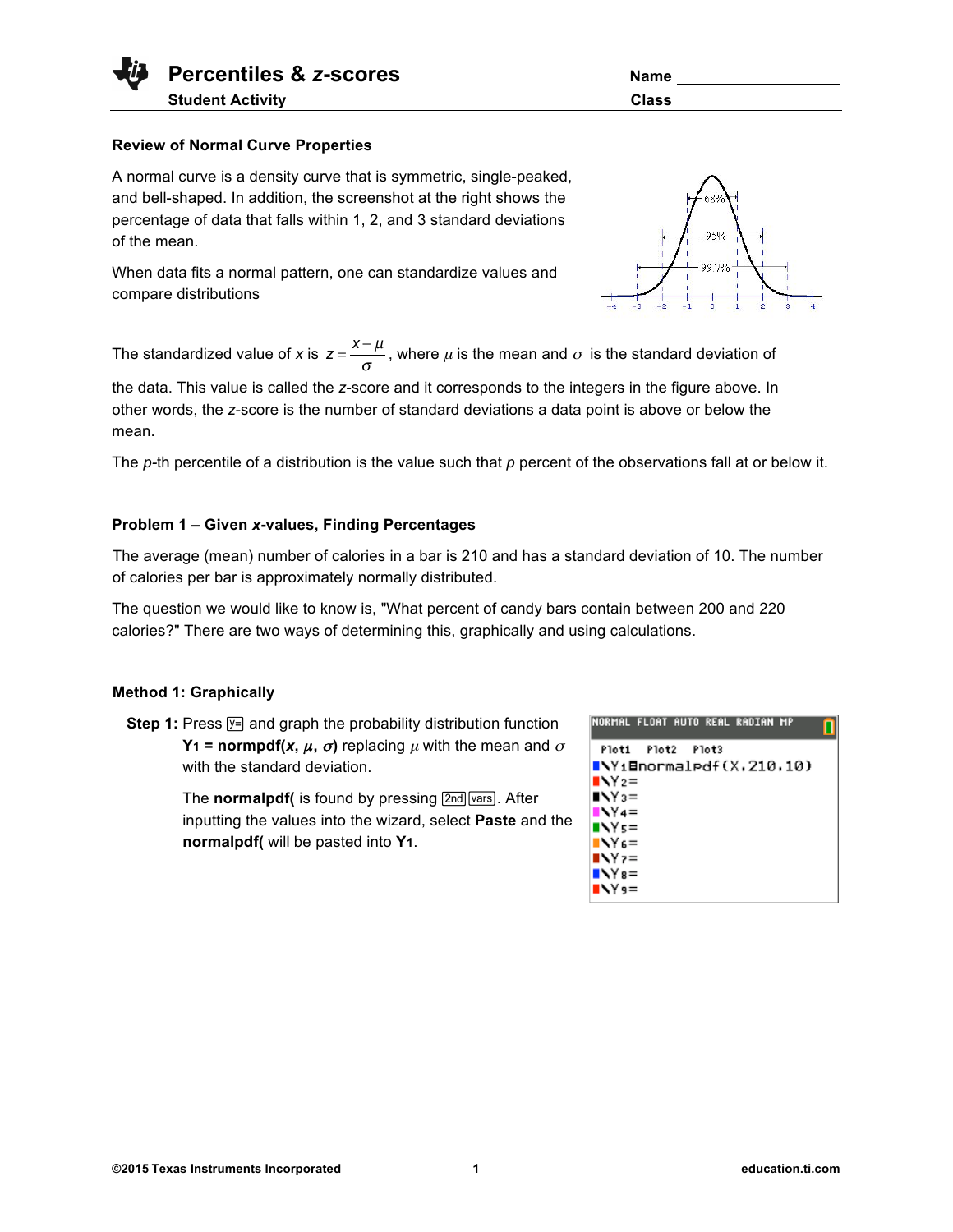| <b>Vij</b> Percentiles & z-scores | Name         |
|-----------------------------------|--------------|
| <b>Student Activity</b>           | <b>Class</b> |

| <b>Name</b>  |  |
|--------------|--|
| <b>Class</b> |  |

**Step 2:** Set the graphing window size.

**1.** Using the normal distribution graph from earlier, determine the two *x*-values where 99.7% of the data will fall between.

Press **window** and set the answers to Question 1 to these values as xmin and xmax.

**2.** The area under the curve must be 1. What is a reasonable maximum height for this curve thinking of the *x*-values from Question 1?

Set the answer to Question 2 as **ymax.**

Use these values to set your beginning graphing window. Adjust your window as needed

Press % [graph] to see the curve.

**Step 3:** To find the area under the curve between 200 and 220, press  $\sqrt{2nd}$  [trace] and select  $\int f(x) dx$  command.

> Select a lower and upper bound. Type 200, *enter*, 220, enter].

Multiply the value that appears by 100 to convert the area under the curve to a percent to answer the question.

**3.** What percent of candy bars contain between 200 and 220 calories?

# **Method 2: Using Calculations**

Press [2nd] vars] and select **normalcdf(**.

Enter the values on the screen to the right, select Paste, and press enter].

|                       |                        |           | NORMAL FLOAT AUTO REAL RADIAN MP |  |
|-----------------------|------------------------|-----------|----------------------------------|--|
| µ:210<br>σ:1<br>Paste | lower:200<br>upper:220 | normalcdf |                                  |  |

NORMAL FLOAT AUTO REAL RADIAN MP

**CALCULATE**  $1:value$ 2:zero 3:minimum 4:maximum 5:intersect 6:dy/dx  $M(f(x))dx$ 

| 그 그는 그 사람들은 그 사람들을 사랑하고 있다. 그 사람들은 그 사람들은 어디에 대해 보았다. |  |  |  |  |
|-------------------------------------------------------|--|--|--|--|
|                                                       |  |  |  |  |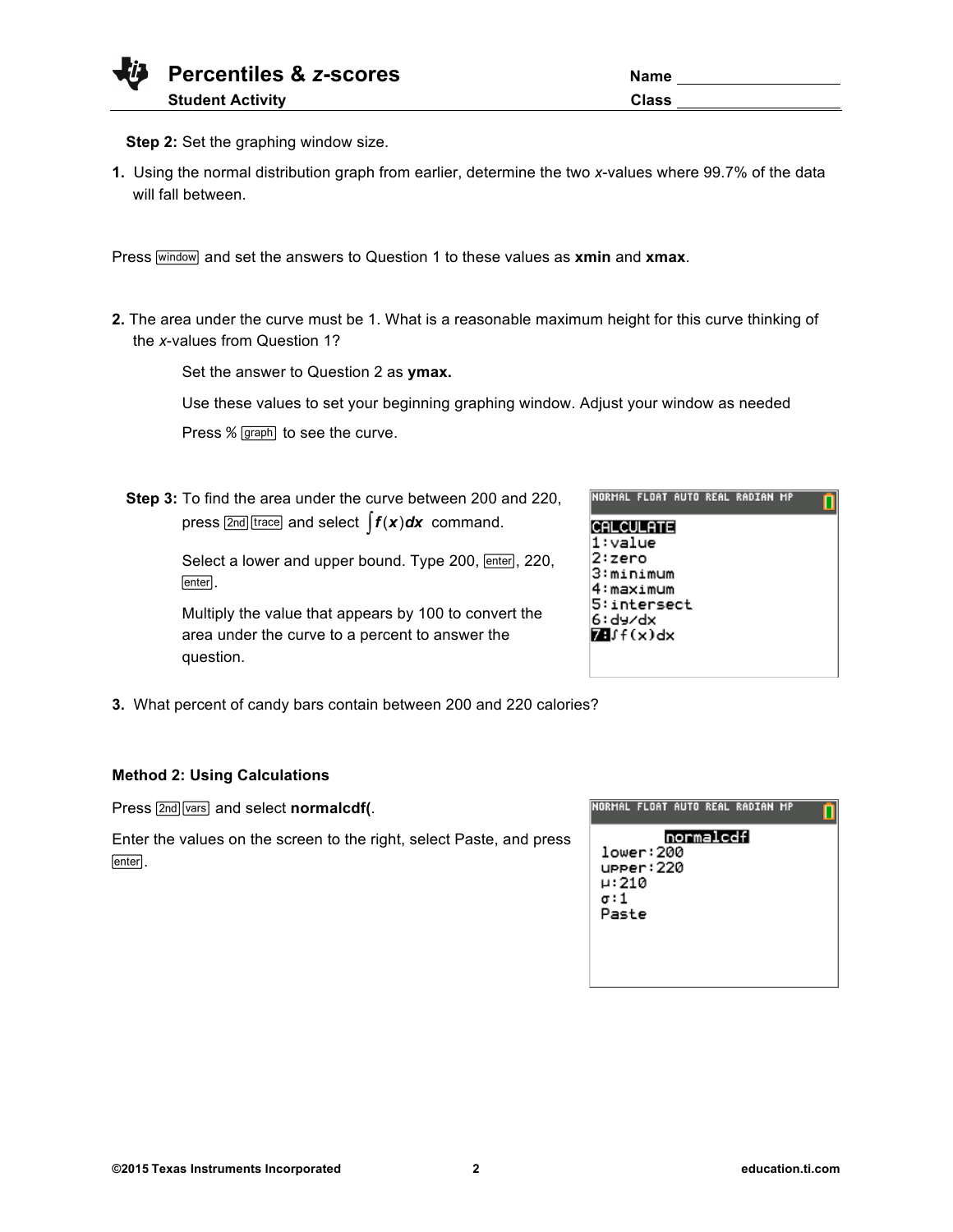| Name         |  |
|--------------|--|
| <b>Class</b> |  |

- **4.** What percent of candy bars contain between 200 and 220 calories?
- **5.** The length of useful life of a fluorescent tube used for indoor gardening is normally distributed. The useful life has a mean of 600 hours and a standard deviation of 40 hours. Determine the probability that
	- **a.** A tube chosen at random will last between 620 and 680 hours.
	- **b.** Such a tube will last more than 740 hours.

## **Problem 2 – Given Percentages, Finding** *x***-values**

While the normal curve is not a one-to-one function, if the definition of a *p*-th percentile is used, an *x*-value that corresponds to a given percentile can be found.

- **6.** Using the mean,  $\mu$ , and the standard deviation,  $\sigma$ , describe the *x*-value that corresponds to the
	- **a.** 50th percentile.
	- **b.** 16th percentile.
	- **c.** 84th percentile.

Suppose Mike is in the 99th percentile for his height. U.S. men have an average height of 69.3 inches with a standard deviation of 2.8 inches. How can you determine how tall Mike is?

- Press ` v and select the **invNorm(** command.
- Enter the needed information into the wizard and select **Paste**.

| NORMAL FLOAT AUTO REAL RADIAN MP |          |         |  |  |
|----------------------------------|----------|---------|--|--|
|                                  | area: 99 | invNorm |  |  |
| н:69.3<br>$\sigma$ :2.8          |          |         |  |  |
| Paste                            |          |         |  |  |
|                                  |          |         |  |  |
|                                  |          |         |  |  |

**7.** How tall is Mike?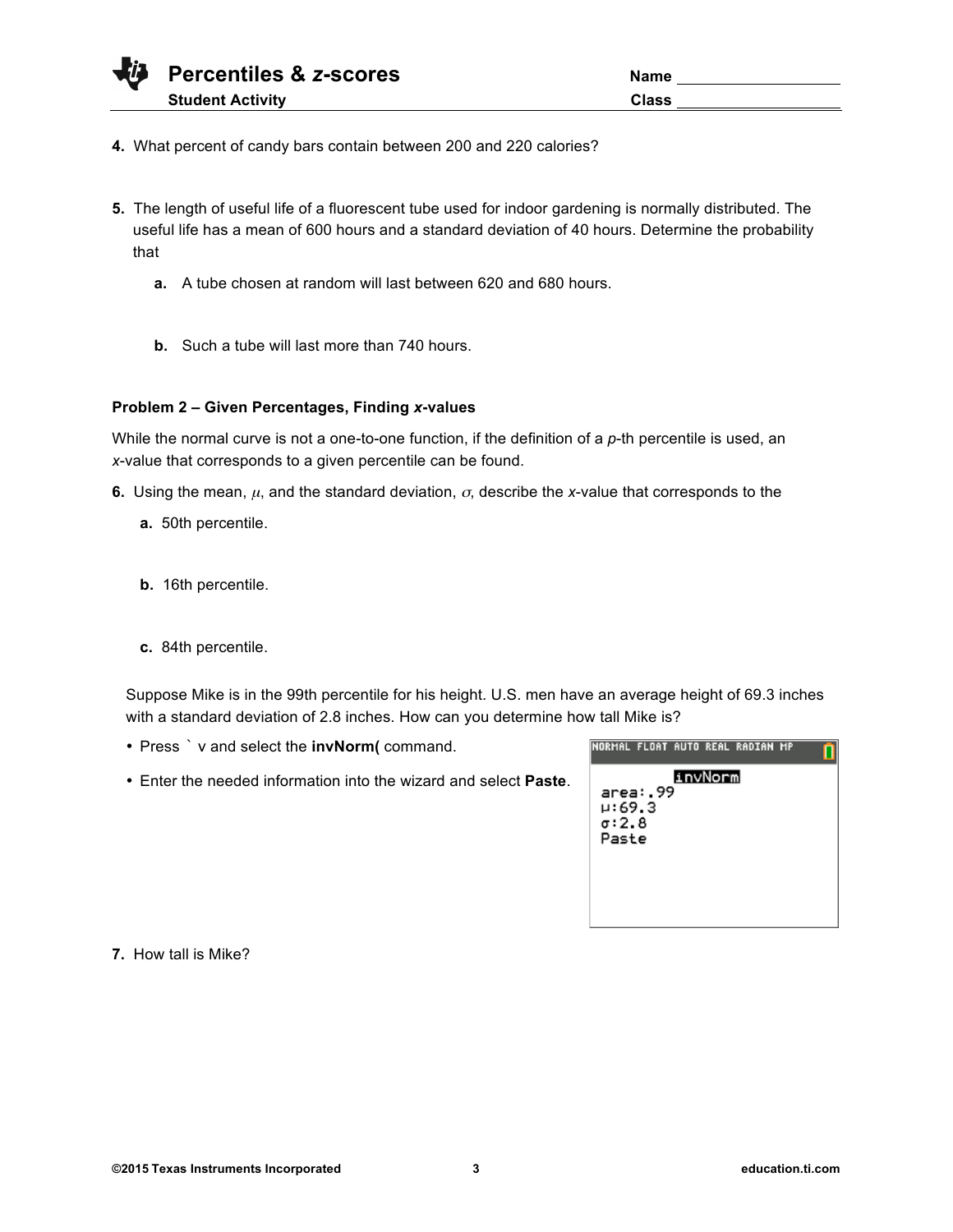**8.** The lifetimes of zip drives marketed by *Zippers, Inc.* are normally distributed, with a mean lifetime of 11 months and a standard deviation of 3 months.

*Zippers, Inc.* plans to offer a new warranty guaranteeing the replacement of failed zip drives during the warranty period. It can afford to replace up to 4 percent of its drives

How many months of warranty should the company offer with these drives? Round your answer to the nearest month.

- **9.** Final grade averages are typically approximately normally distributed with a mean of 72 and a standard deviation of 12.5. Your professor says that the top 8% of the class will receive a grade of A; the next 20%, B; the next 42%, C; the next 18%, D; and the bottom 12%, F.
	- **a.** What average must you exceed to obtain an A?
	- **b.** What average must you exceed to receive a grade better than a C?
	- **c.** What average must you obtain to pass the course

## **Problem 3 – Given** *z***-scores, Finding Percentiles and** *x***-values**

- **10.** Use the diagram from the first page of the worksheet to help answer the following statements.
	- **a.** The *x*-value with a *z*-score = 0 is in the \_\_\_\_\_ percentile.
	- **b.** The *x*-value with a *z*-score  $= -3$  is in the <u>sum</u> percentile.
	- **c.** The *x*-value with a *z*-score = 2 is in the \_\_\_\_\_ percentile.
- **11.** Using the mean,  $\mu$ , and the standard deviation,  $\sigma$ , describe each of the following:
	- **a.** The *x*-value with a *z*-score = 0
	- **b.** The *x*-value with a *z*-score  $= -3$
	- **c.** The *x*-value with a z-score = 2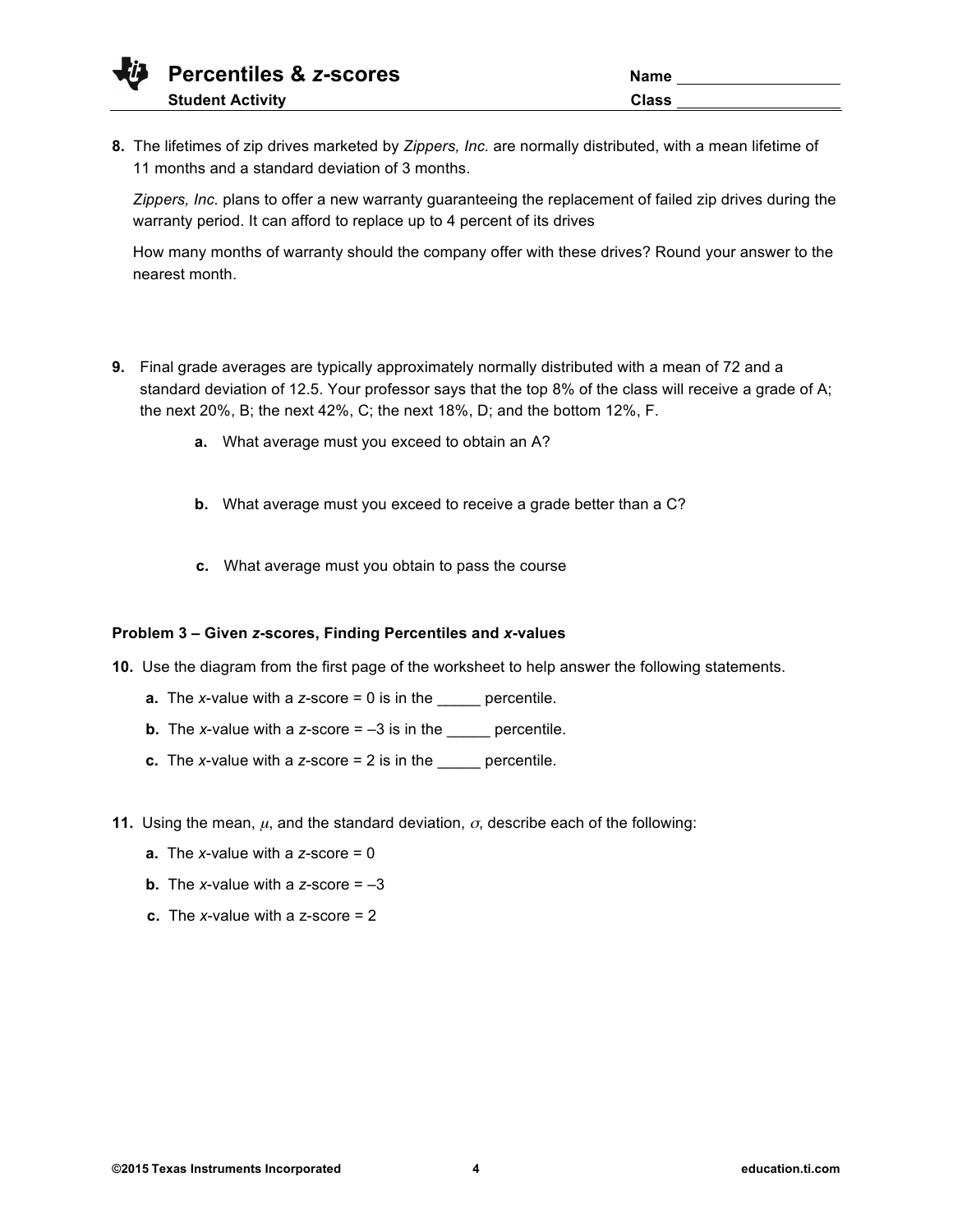| Name         |  |
|--------------|--|
| <b>Class</b> |  |

Find the corresponding percentile and *x*-value that has a *z*-score = –2.3 with mean = 100 and standard deviation = 10.

**Solution:** Finding percentile using a standardized normal curve.

- Graph the function **f1(x) = normpdf(***x***, 0, 1)**.
- Adjust the window.
- As done in Problem 1, find the area under the curve from the left to –2.3. (The left bound is the xmin.)
- Convert the area under the curve to a percent to answer the question.

or

• Calculate **normcdf(–1E99, –2.3, 0, 1)**. **Note: E** is entered by pressing  $\boxed{2nd}$ ,

**Solution:** Finding *x*-value.

- Calculate **invNorm(percentile, 100, )**, where percentile is the value you found in the first part of the solution.
- **12.** What are the corresponding percentile and *x*-value that has a *z*-score = –2.3 with mean = 100 and standard deviation = 10?
- **13.** In a field, the heights of sunflowers are normally distributed with a mean of 72 inches and standard deviation of 4 inches. Find the corresponding percentile and *x*-value for a sunflower that has a *z*-score of 1.6.

**14.** The shoe sizes of a men's basketball team are normally distributed with a mean of 11.5 and a standard deviation of 1.25. Find the corresponding percentile and *x*-value for a player that has a *z*-score of –3.1.